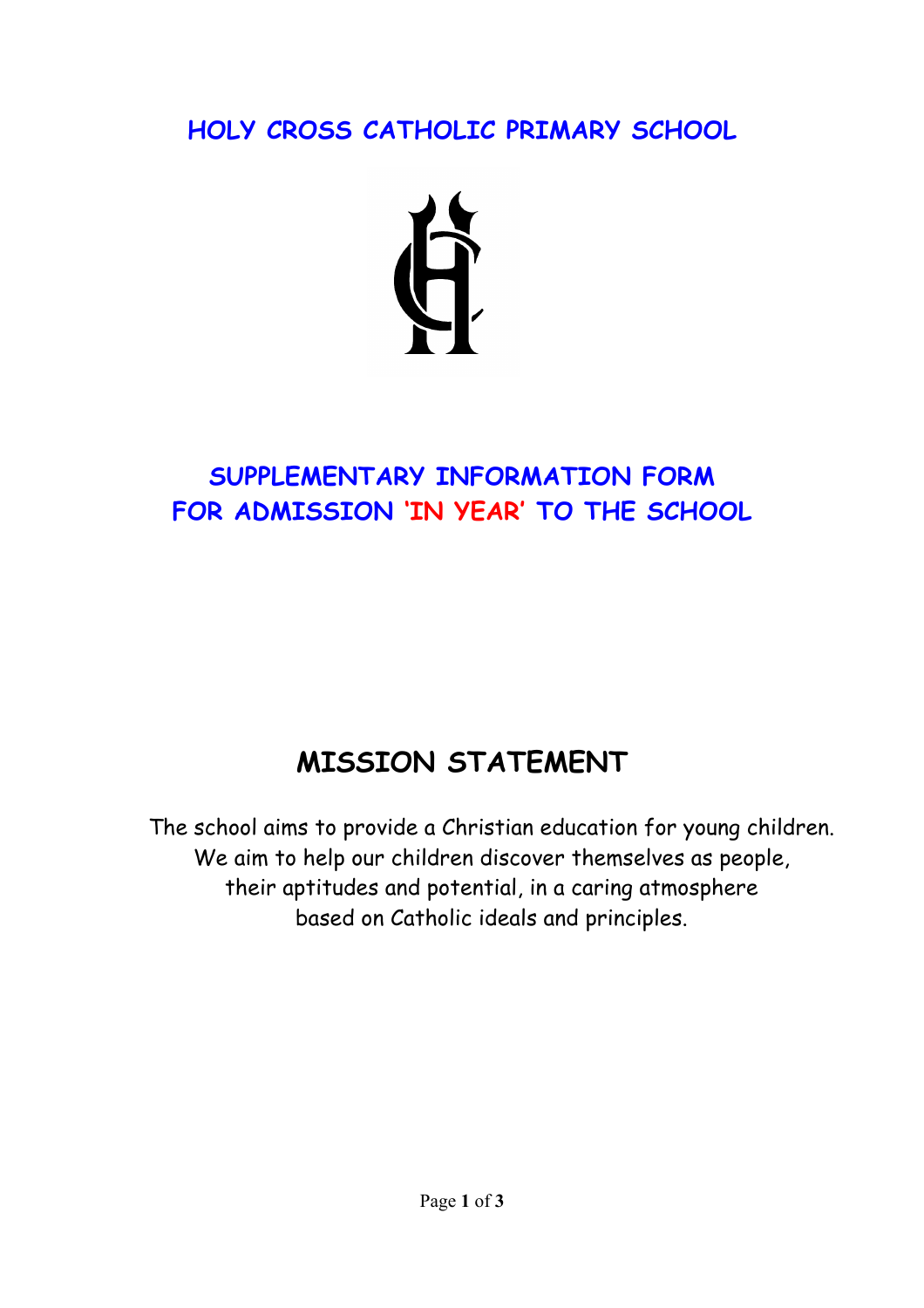## **HOLY CROSS CATHOLIC PRIMARY SCHOOL**

## **SUPPLEMENTARY INFORMATION FORM FOR ADMISSION 'IN YEAR' TO THE SCHOOL**

| Please answer all the questions and include all relevant details.                                                                                                      |
|------------------------------------------------------------------------------------------------------------------------------------------------------------------------|
| <b>Section 1</b>                                                                                                                                                       |
| We are applying for a school place for:-                                                                                                                               |
|                                                                                                                                                                        |
|                                                                                                                                                                        |
|                                                                                                                                                                        |
|                                                                                                                                                                        |
|                                                                                                                                                                        |
|                                                                                                                                                                        |
| <b>Section 2</b><br>Has your child been baptised or been through a service of dedication?                                                                              |
| N <sub>0</sub><br>Yes                                                                                                                                                  |
| If yes, please supply the following details and enclose Baptism Certificate or<br>supporting documentation for the Service of Dedication.                              |
| Catholic Baptism $\Box$ Christian Baptism or Dedication $\Box$ Please tick relevant box                                                                                |
|                                                                                                                                                                        |
|                                                                                                                                                                        |
|                                                                                                                                                                        |
| If no, has any parent/guardian/grandparent been baptised in the Catholic Church?                                                                                       |
| Yes<br>N <sub>0</sub>                                                                                                                                                  |
| If yes, please supply details of the 2 closest relatives overleaf and enclose Baptism<br>Certificates or a letter of confirmation of Baptism from the relevant church. |